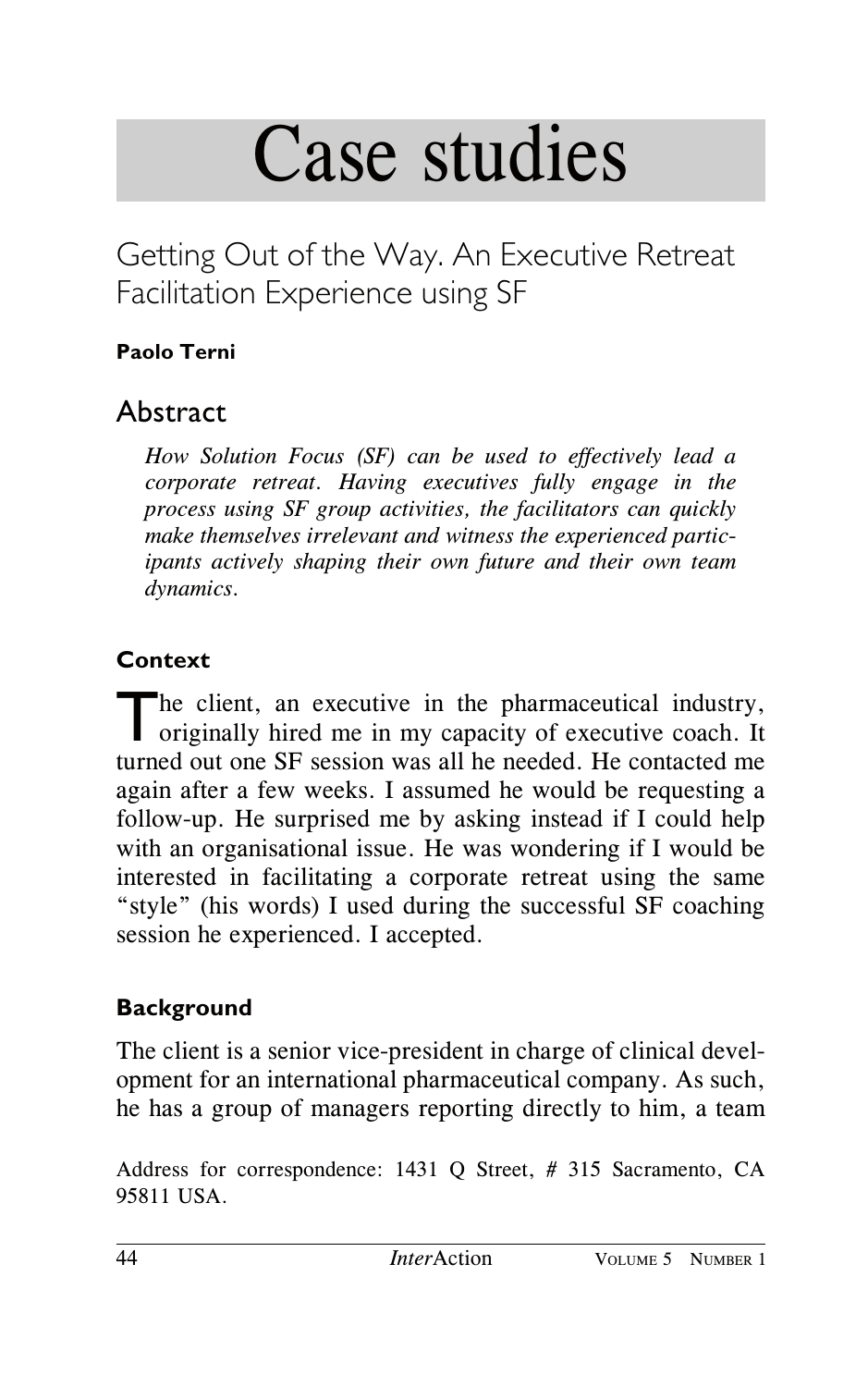of twelve people. They are located mainly in the US and Europe while managing worldwide operations. The corporate retreat is a recently established tradition that takes place annually. It consists of two days of work. The first day is usually focused on numbers and indicators: business results, business goals, market trends, strategic opportunities. The second day is usually about the team and its dynamics. The objective of the second day is to develop the cohesiveness of the team.

## **Request**

The client asked me to help facilitate the one day of the retreat dedicated to the team's reflections on its own dynamics. The client did that on his own the previous year by using a SWOT format to structure conversations, and he was unhappy with the results. The client's main concern regarding his team was its slow pace in implementing changes once it was decided a change was needed.

## **Contract and objectives**

The contract was negotiated with the client over a half-hour Skype session and follow-up emails. The title of the one-day event was set as: "Productive Change Now ... and Tomorrow". The objective was worded as:

"within a safe and constructive framework provided by the facilitator, help participants shift their conversations about change from "why we can't" to "what can we do (differently or more of) to make it happen". Initiate those conversations during the event, starting to identify small next steps towards the desired future."

## **Planned workshop**

We decided to have the workshop dedicated to the team's dynamics on the first day of the retreat while moving the business development related part of the retreat to day two, the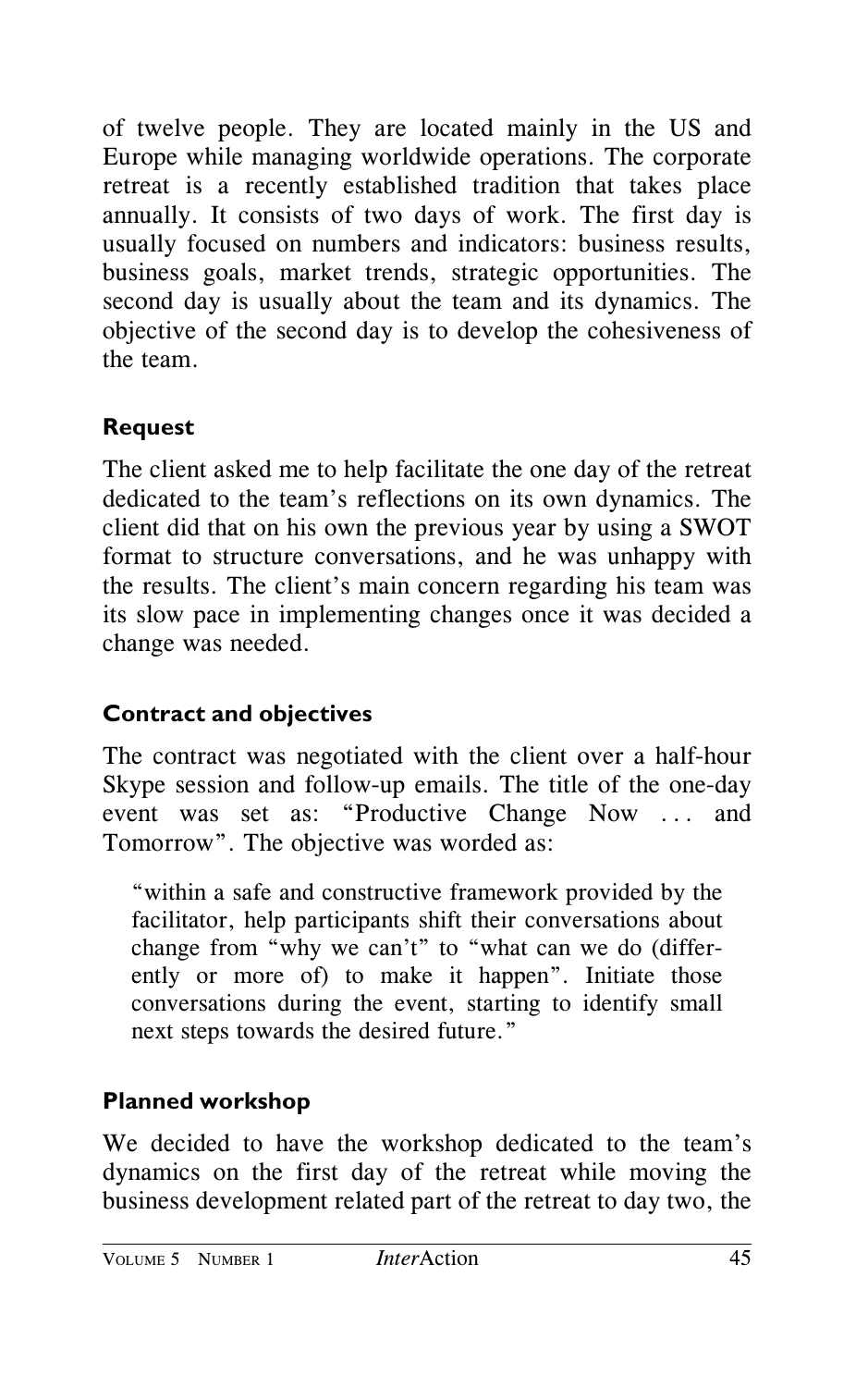rationale being that if day one was successful, its positive effects would carry over on day two.

My strategic plan for the day was as follows:

- from start at 8 AM until mid-morning coffee break: focus on creating a shared SF mindset;
- from end of mid-morning coffee break to lunchtime: focus on exploring the preferred future;
- from end of lunch-break to 5 PM (scheduled end of event): focus on working on "next small steps".

## **Actual workshop**

No plan survives contact with reality. Here is how the workshop unfolded, stage by stage.

- 1) **Setting the stage** focused on creating a shared SF mindset. I was very happy about the first part of the workshop. The key activities I had the team engage in:
	- a) Resource Gossip Exercise. I learned this very effective group activity from Peter Szabó. The idea is to invite participants to take turns and gossip about each other, but stating only positive things. This activity helped put into practice the SF concept of "addressing people in their resources first". It created a positive mood right at the very beginning.
	- b) Working in pairs on the desired outcome, as an elaboration of the scenario: "suppose this meeting was extremely useful for you, and for your team, in dealing with change productively". The scenario would be articulated by answering the more specific questions: "how would you know by the end of the day?"; "what would be the first small signs during the day?".

Participants were given a lot of time to work on this, and they embraced this task. It implicitly highlighted the fact that they were the experts. Moreover, it increased their sense of accountability as co-creators of the workshop.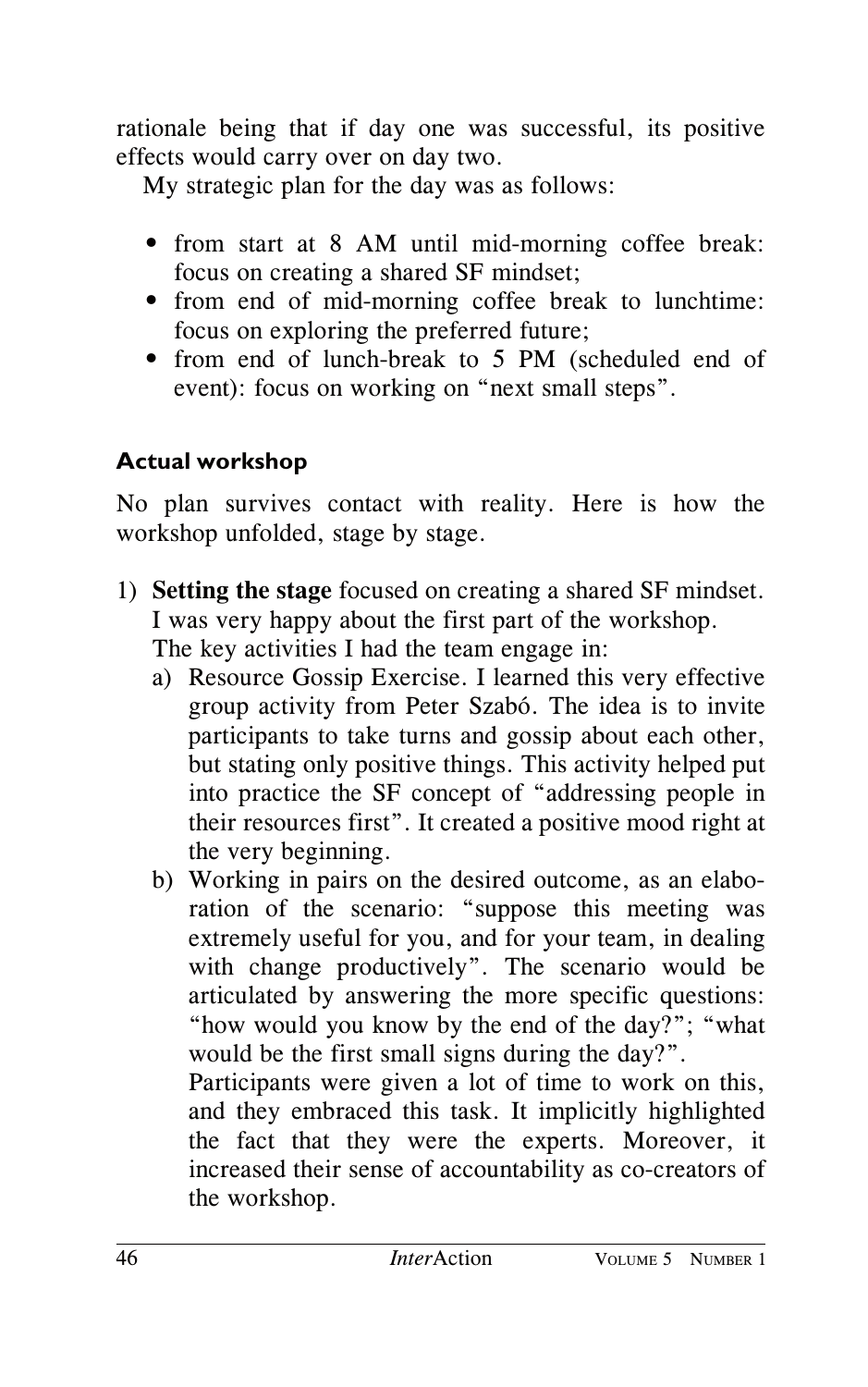- 2) **Exploring the preferred future** proved to be the most exciting but also the most challenging part of the day.
	- a) The opening gambit I used to have them shape the preferred future was based on a brilliant suggestion by Haesun Moon (private communication). I asked the participants what they would notice as they go visit "the best team ever", and I led them as a group in adding layers upon layers of behavioural details by asking more and more questions. I got a lot of momentum right there. Every single participant was very engaged in "creating" the "perfect" team, having fun while painting a compelling vision, comment after comment. On a scale from one to ten regarding effectiveness, I would rate this activity as a nine plus.
	- b) I then decided to formulate the Miracle Question directly to the group and have them write down answers individually on sticky notes of different colours. My intent was to help them find a way to transfer the "perfect team" behaviours to their own reality.

So, after crafting the MQ in a way that was as engaging and relevant to them as possible, my sequence of questions was:

– "what would be the first small signs that you would notice as you go through the day that would tell you a Miracle has happened?" (yellow post-its);

– "what would you be catching yourself doing differently that would tell you a Miracle has happened?" (green post-its);

– "what would your boss notice that would tell him a Miracle has happened?" (red post-its);

– "have there been times recently when bits and pieces of the Miracle have been happening already, maybe just a little bit?" (blue post-its).

I then invited each of them to find a spot on the walls and put up the sticky notes of their Miracle picture.

In terms of effectiveness, using the same scale mentioned above, I would rate this activity as a seven.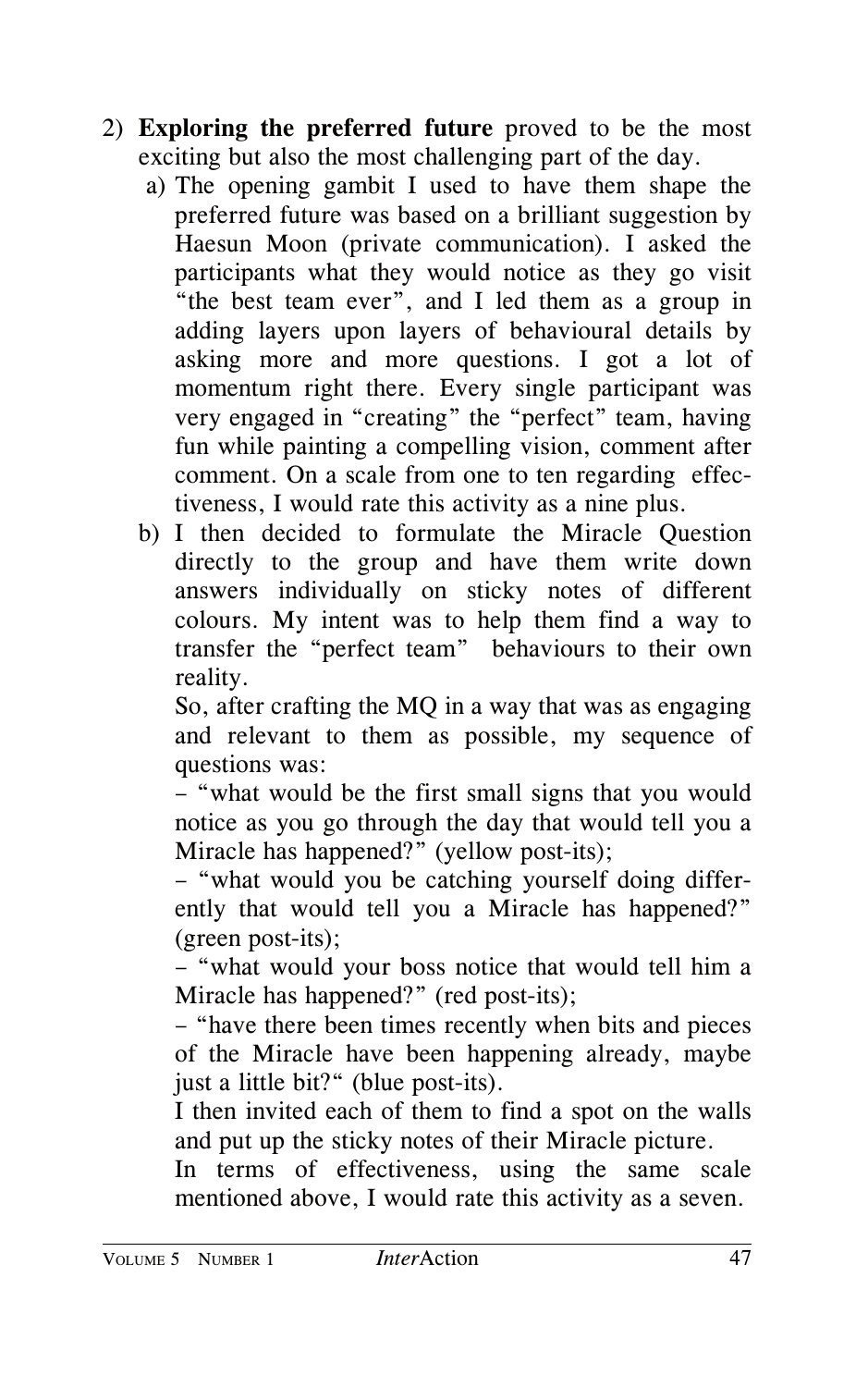It did still work and momentum was maintained, mainly thanks to the fact that the group was invested in making the workshop succeed.

Among the signs that asking the MQ in that way worked:

– as soon as people put their post-its on the walls, they started mingling and checking each other's Miracle picture. This led to impromptu conversations in small groups. I meant to ask them to do just that, but there was no need for me to. They did so spontaneously.

– one participant told me a "Miracle already happened" because during these informal conversations another participant told him something he was hoping to hear from him.

Among the signs that asking the MQ in that way might not have been the ideal choice:

– their responses lacked behavioural details. Left to their own devices in writing answers on the sticky notes, they used generalisations more often than not.

– while the general momentum gained with the "visit to the best team" activity was kept, it felt as if I failed to significantly build on it.

3) **Focusing on the first small steps.** This is when the workshop really came into its own, and everything clicked. After the lunch break, I invited the team to work on the observational task sent them via email a couple of weeks before.

The task was included in a individually addressed invitation letter I had the client send each one of them on my behalf. The idea of a pre-workshop task assignment and the very wording of such an invitation both come from the work of Jesper Hankovszky Christiansen, the specifics of which can be found on his website (http://greatgatherings.net/book/ begin/).

Here is how the task was phrased in the letter I sent them: "From now on and until we meet, please notice any small signs at your work that indicate that this team has the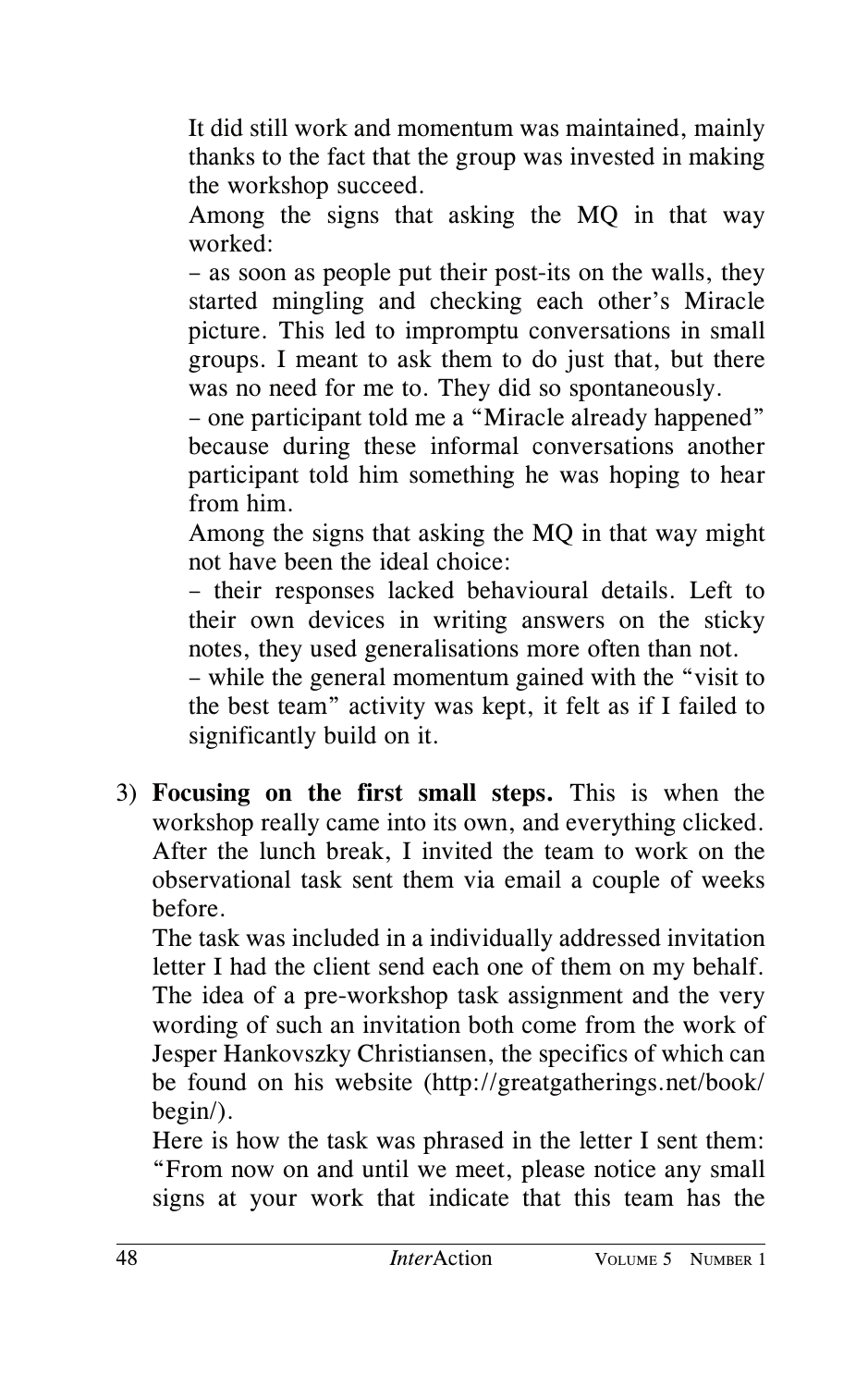potential to become even more effective in delivering value to investigators, sponsors and shareholders."

That afternoon, in inviting them to work on this, I added a couple of twists. In informal communications during the day, some participants had characterised the team as made up of an "old guard" and a "new guard" which did not mix up with each other, so I introduced the activity as follows:

- a) "*you all know who you need to talk to* today to make this retreat extremely useful..." (engaging their sense of accountability by linking the upcoming activity to the activity in the morning where they explored how to make this retreat successful);
- b)... " so with that person go over what you noticed and explore *what makes the episodes you observed a sign* you are moving in the right direction".

To their credit, they all jumped at the opportunity of having a potentially difficult conversation with people other than those with whom they were comfortable with. This task contributed decisively to making the day so successful.

At the end of this activity, the shift in energy and purposefulness was tangible (e.g., "we discovered we were more aligned than we thought", marvelled a participant of the "new guard" sharing with the group the conversation he had with someone from the "old guard").

Next, I invited them to follow-up with some scaling questions. More specifically, I used a "walking scale" regarding "usefulness of the workshop so far": as a group, I asked them to stand where they thought they were at that point. They aggregated in a cluster between the numbers seven and eight.

I then asked the team what was there between one and seven, and we talked about it in the plenary for a few minutes, consolidating what had been working.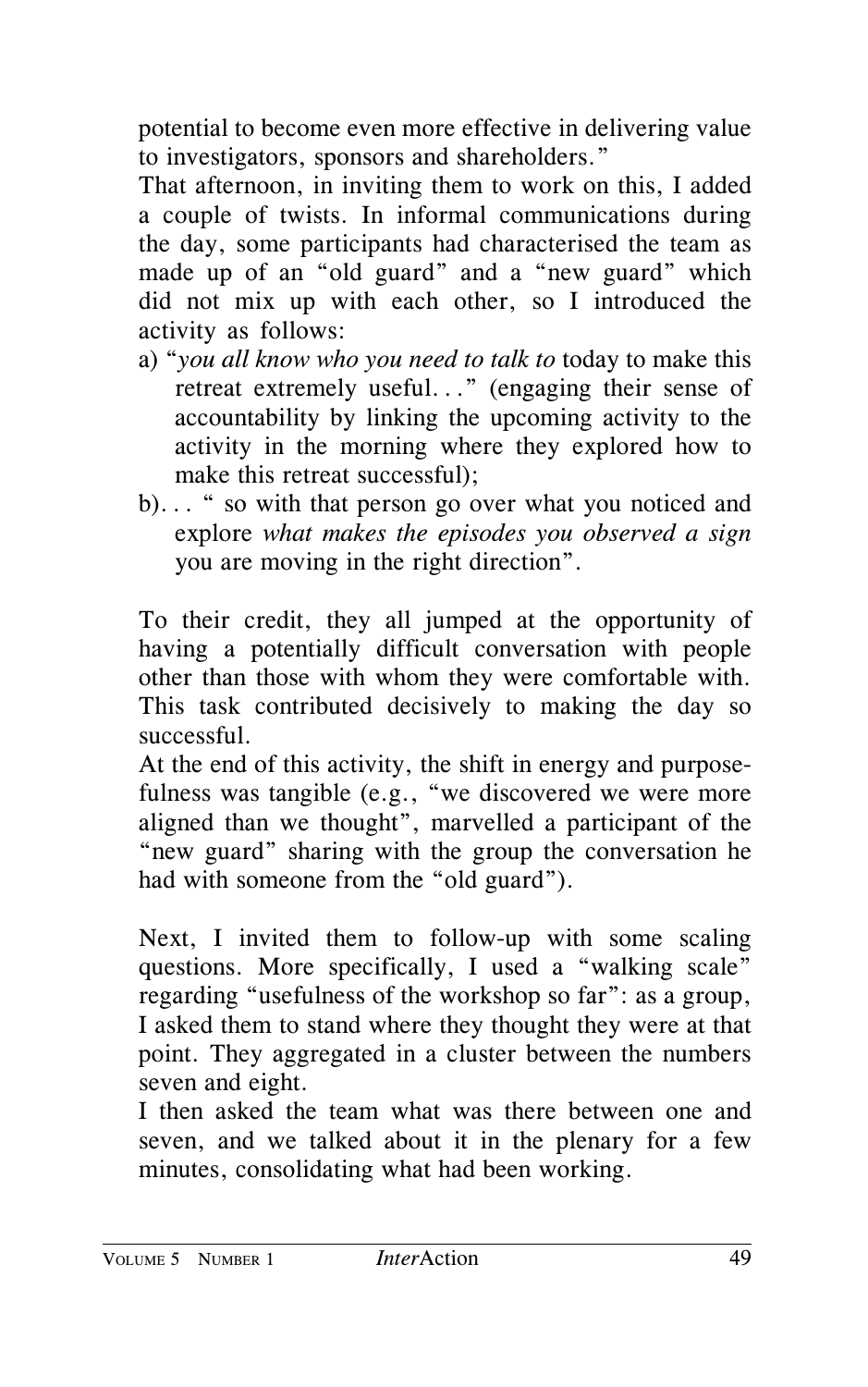Next, I invited them to work, in small groups of three, on how they would know that "they had made a small step forward".

By then they were on their own, leading their own workshop and owning their group dynamics. That is when the highlight of the workshop (for me) took place.

While I was checking in on participants' working, the following conversation took place:

- participant, addressing me and momentarily interrupting a very engaged conversation with two others: "we totally ignored your instructions, but we are making a lot of progress!"
- me: "well, if it is working for you, I am very happy you ignored my instructions!"
- participant: "It is working extremely well!".

That was the sign I reached my goal to make myself irrelevant to the proceedings – time to get myself out of their way.

So I disregarded the temptation to follow up with some more pre-scripted scaling questions. Instead, my next "assignment" to the group was "to do whatever you feel it is best for you to do in the remaining forty five minutes to make this day even more useful for you".

They took the invitation and rolled with it. A pair went on a walk (and I knew they were each other's nemesis – I am happy to report they both checked in later, very satisfied with the conversation they had. No one ended up in the Potomac). A group of four started brainstorming about how to keep these conversations going in the next few days. And so on.

It was deeply rewarding to witness their energy and to see the new connections taking shape right there and then.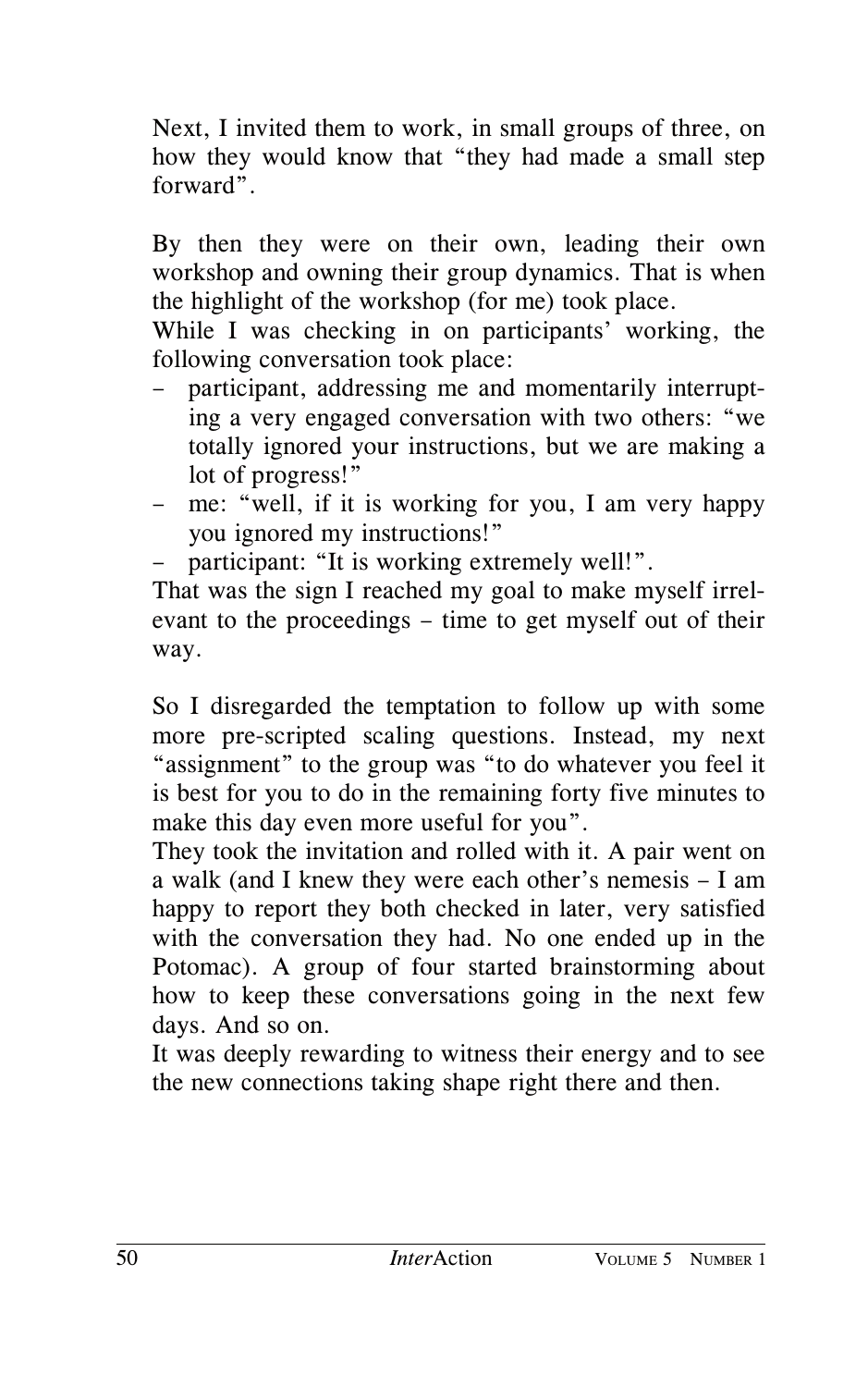## **What I think I did best, and will do more of in the future**

- Allocating a lot of time for participants to work on setting their own goals for the day.
- Treating them as experts from the very beginning. The activity which shifted the whole dynamics was introduced as: "*You all know* who you need to talk to today to make this retreat extremely useful ...".
- Exploring exceptions with the question: "What tells you this would be a sign the team is moving in the right direction" – it turned out to be a way for them to express their assumptions about what useful change would look like.
- Using a walking scale to assess progress and their confidence about building on it in the days ahead.
- Getting myself out of the way once it was clear they were moving forward productively on their own terms.

## **What I would do differently next time**

Using a different process to elaborate on the MQ. While I liked the idea of the sticky notes, the follow-up to the MQ needs to be more focused on behavioural details and specific examples. One idea would be to distribute a template to participants on how to write their answers on the sticky notes. For example, the template for answering the question about the first small signs they would notice could be in the form: "The first small sign I would notice would be X doing Y when Z". Templates like this could work to keep them away from generalisations, I think. Something to be tested out in the future.

#### **What I think is important about this work**

– Starting before the workshop begins by using the invitation letter to suggest to participants to work on an observational task. It proved to be a very useful "anchor" to their actual work challenges. Moreover, they noticed some bright spots happening even before I met them. This was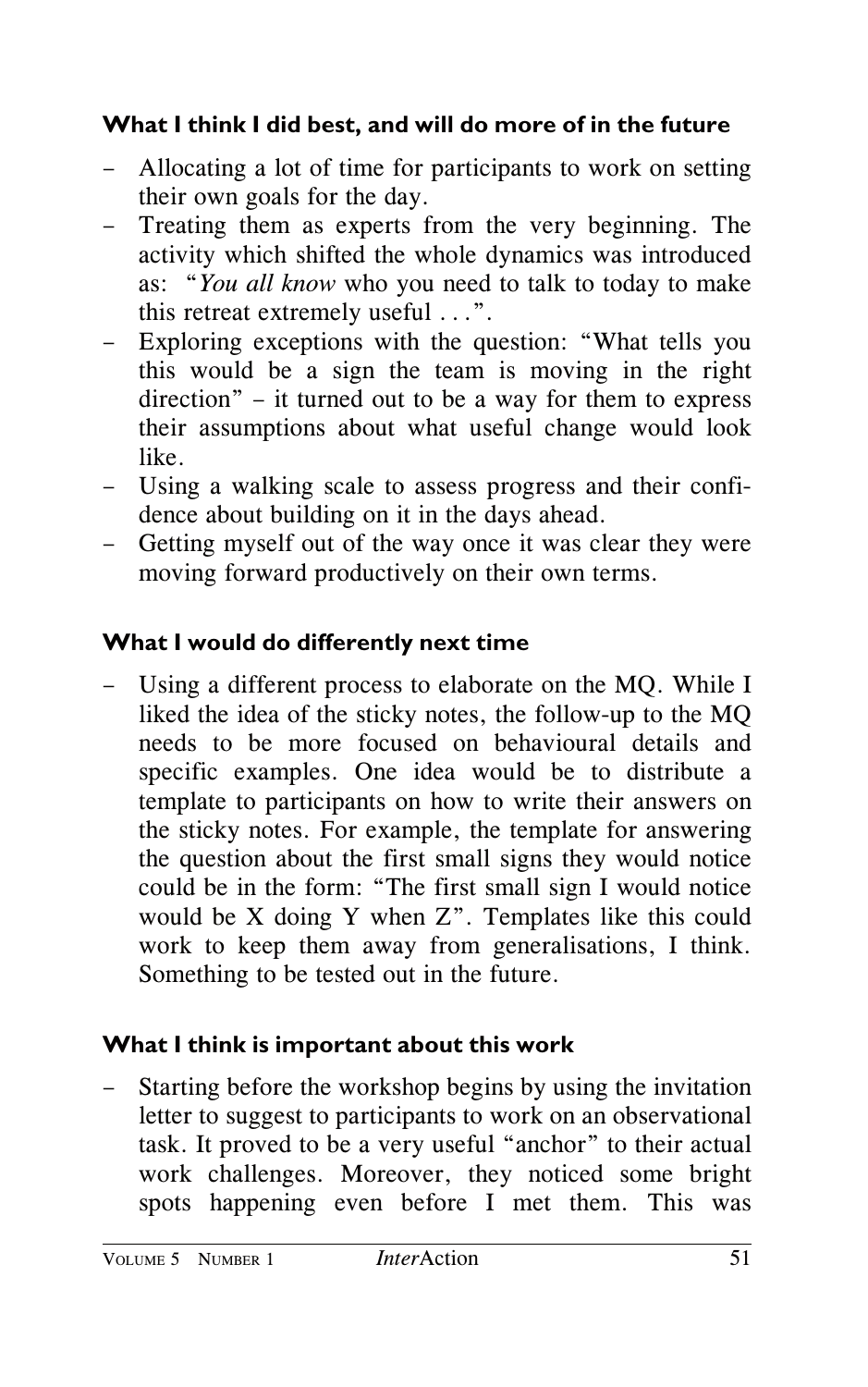powerful to foster their sense of ownership of the positive frame I meant to put in place during the day.

- Inviting participants to work on the "preferred future" by using a third-party perspective (the participants visiting the "best team ever"). I think it definitely helped them to paint a more vivid picture of the preferred future, without reservations or "reality-based" constraints.
- Giving up on any kind of structure in the last stretch of the workshop, leaving participants to work on their goals in any way they would see fit.

## **Follow-up**

Unfortunately I do not have any hard data regarding the workshop outcome, but I did follow-up.

Among indicators of the workshop success: compliments to the facilitator expressed immediately after the workshop by individual participants; personal emails of appreciation from some participants in the days following the event.

A Skype follow-up conversation with the client took place two weeks after the workshop. He reported smooth sailing during the second day of the retreat, which was about more specific business related topics. The group seemed to be more positive and more engaged. Something had shifted. However, he also reported instances of yet again some managers "dragging their feet" once back to their workplace.

After a brief SF overview of the situation, the client was quick to notice many signs of progress, especially in the following areas: proactivity of the group, alignment of the group, more positive communication, more engagement (especially with him).

On a general scale about "productive change", according to him, the team moved from a five/six to an eight.

On a confidence scale that the team had reached a critical mass that would enable it to have a different attitude / behaviours regarding change, the client reported a nine and a half.